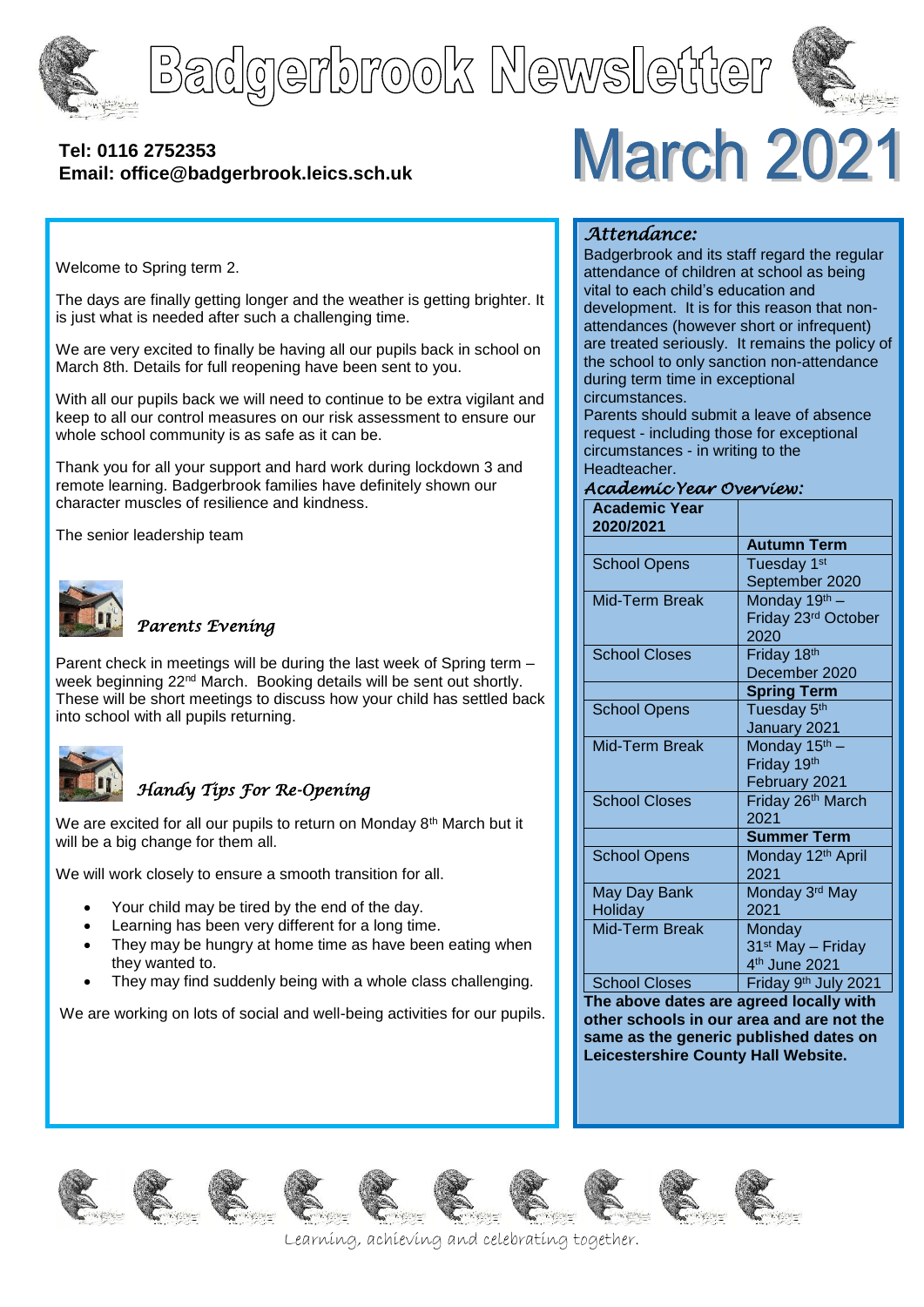

## *World Book Day*

We had a great day yesterday. Children in school and at home looked amazing and lots of you didn't get dressed!

Did you guess all of our masked readers?

4DN watched Michael Rosen live on Wednesday with thousands of other children around the country. You can watch him too here:

#### <https://youtu.be/lu5GDOYqorc>



#### *Red Nose Day 2021*

This year Red Nose Day is on Friday 19<sup>th</sup> March. The theme this year is superheroes. For a donation (suggested £1) why not dress as your favourite superhero or wear something red and / or your red nose. #teamwork #kindness.



## *Lunchtime Charter competition*

Well done to Theo in 6TC for winning the competition to design a new look poster for our lunchtime rules! The competition happened in school during Autumn term when all children were in school. #creativity #amazing handwriting.



#### *Can Collection*

Mrs Carvell and Mr Archer-Dutton from the Year 3 team are in the process of setting up an aluminium can collection point within school. This is to assist the South Leicestershire Wombles- a litter picking group who do amazing work clearing Leicestershire grass verges of discarded litter- in their quest to collect crushed cans. These cans will then be recycled, with an aim of collecting and recycling enough to create a helipad for the Leicester Royal Infirmary so that the Air Ambulance has a location to land, should it need to, at the hospital itself.

All you need to do is crush your aluminium drinks cans (they are the ones that a magnet will not stick to) and put them in our school drop off point (preferably in a tied carrier bag).

It will be great for us to collect as many as we can towards this great scheme to support our local hospital and air ambulance!

Many thanks Mrs Carvell and Mr Archer-Dutton

#### COVID 19 –

Whilst on the school grounds we ask that you remember to:

- Wear a mask.
- Keep a two-metre distance from others who are not in your household.

Please stay at home and do not come onto the school grounds if you are feeling unwell, have any symptoms or are waiting for test results.

Please stick to the staggered collection and drop off times to help us ensure social distancing can be maintained during these busy times.

#### **IN THE EVENT OF YOUR CHILD TESTING POSITIVE FOR COVID-19 PLEASE ENSURE YOU INFORM THE SCHOOL IMMEDIATELY. IF YOU GET THE RESULTS OUT OF OFFICE HOURS PLEASE EMAIL THE SCHOOL ON:**

office@badgerbrook.leics.sch.uk.

Please label the e-mail - 'Positive Covid-19 Test'

You must include the following information:

- Date when symptoms started.
- Date of test and result.

Emails will be checked at regular times over the weekend and evenings.

Parenting in a Pandemic:

Click on the link below for top tips to help you parent during a pandemic. There is a free course and other links parents might find useful to support them.

[https://www.schudio.tv/courses/parenting](https://www.schudio.tv/courses/parenting-in-a-pandemic)[in-a-pandemic](https://www.schudio.tv/courses/parenting-in-a-pandemic)





Learning, achieving and celebrating together.